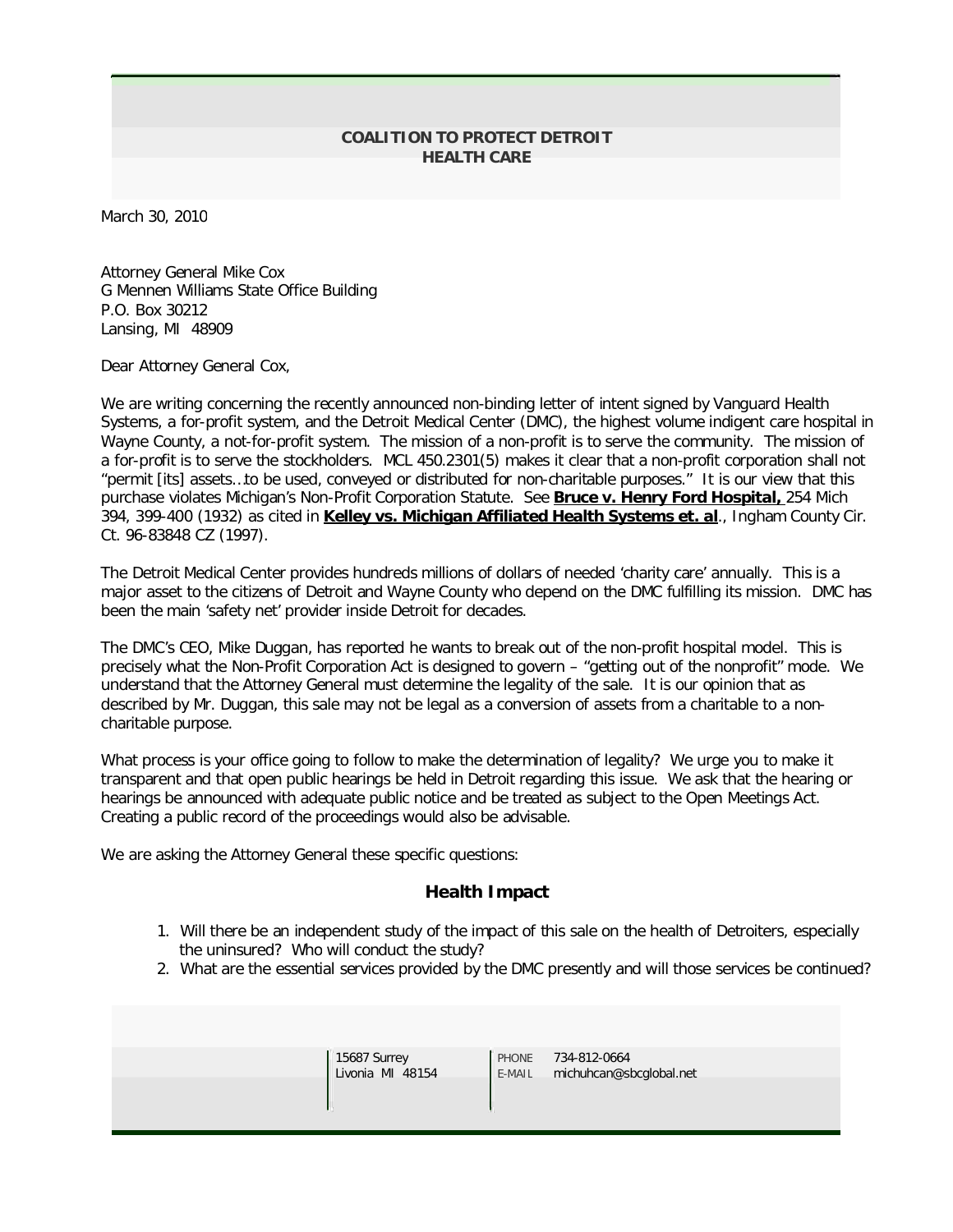3. If essential services presently provided by the DMC will not be continued, how does Vanguard intend to replace those services?

## **Community Assets and Conversion Foundation**

- 1. How will the value of DMC net assets be determined?
- 2. Will the valuation be conducted by an independent third party with no financial stake in the result?
- 3. What value has been determined, if any, at this point?
- 4. How will the net asset value continue to be used for charitable purposes by a community non-profit health provider as required by law?
- 5. Reports say the new VHS Michigan operating the DMC facilities will have only a regional advisory board comprised of 4 members appointed from Tennessee and 3 from the present DMC Board. How can this Advisory Board enforce the agreement between VHS and DMC particularly with regard to charitable work and in keeping the hospitals open?
- 6. Will there be a feasibility study before the capital improvements are done and what happens if the study finds the improvements are not feasible?
- 7. How can the community enforce the agreements made in the Letter of Intent between VHS and DMC?
- 8. We request that all documents, including executive compensation agreements, and any related party agreements be made public and subject to the Freedom of Information Act, or a similar open process.
- 9. Have financial arrangements been made with DMC Executives and/or Board of Directors as part of the sale that result in personal gain for any individual? We request conflict of interest disclosures, before this sale is approved by you, from all DMC Board Members and Executives.
- 10. There have been reports that the promises to retain the hospitals can be overridden by the DMC Board during the 10 year period contemplated in the LOI. We request that you investigate whether this is true and if it is, establish a procedure to enforce the LOI's promises other than the DMC Board.
- 11. Is the amount of charity care guaranteed to remain the same in perpetuity?
- 12. How is the loss of other community benefits such as education and preventive care going to be valued and replaced?
- 13. We understand that the \$140 million fund left in the control of the DMC Board is already on hand and was donated for specific and designated charitable purposes. What are those purposes and is any of it for charity care?
	- (a). Is the \$140 million designated for charity care or other community benefits, or is it designated for supporting DMC as a not-for-profit?
	- (b). Will this new organization be structured for independent oversight with a community board of persons unrelated to the present DMC or VHS?
	- (c). What will the mission of this organization be and will it be published openly?
- 14. We notice that Vanguard's cash flow will be substantially increased with this purchase and that in 2008 they lost \$20 million. We believe they have high debt – approximately \$2 billion on a nearly equivalent annual cash flow. Vanguard was formed in the 1990's. This purchase requires VHS to spend over \$1 billion additional dollars to retire the DMC's debt and engage in the promised capital improvements. We ask you to investigate the long term financial stability of Vanguard to insure that this conversion is in the best interests of the residents of the City of Detroit.
- 15. What happens if Blackstone sells Vanguards' assets?
- 16. What protects the community encumbered assets that were built with tax payers dollars (Detroit Receiving Hospital and University Health Center)?
- 17. Will all the protections be put in writing for community comment?

## **Renaissance Zone**

- 1. What is the value of the Renaissance Zone designation to VHS or VHS Michigan?
- 2. How long does the Renaissance Zone remain in place?
- 3. We request that you investigate the value of the Renaissance Zone designation to VHS and to the